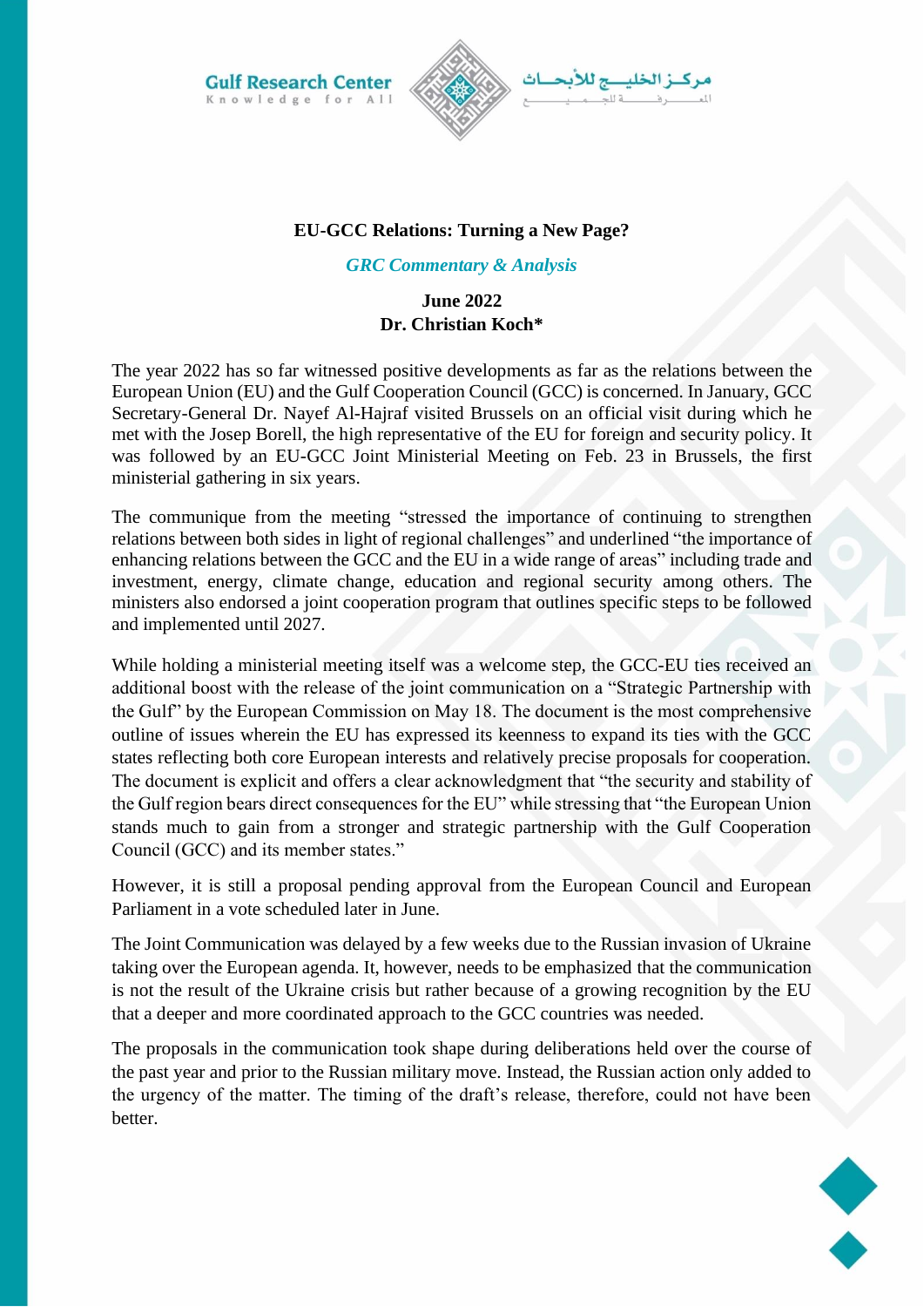The EU's outline of a new partnership with the GCC states and the broader Gulf region is important from several angles. First, the document provides a broad framework for advancing EU policy in the region. In addition to the traditional areas of promoting trade and investment as well as energy security, it places emphasis on issues such as global health, the green transition, development and humanitarian needs as well as contributing to the de-escalation of tensions in the broader region. All of these hold the potential for greater collaboration between the two sides.

Second, the communication contains two specific steps that will have a direct impact on GCC-EU ties. One is the expansion of the EU Delegation offices in the GCC countries with Qatar and Oman joining already existing offices in Saudi Arabia, the UAE and Kuwait. Even more important is that the proposal envisages the extension of visa-free entry into the EU for nationals of Qatari and Kuwaiti nationals and "systematically issuing multi-entry visas with a long validity" for the nationals of other GCC states. The UAE is exempted as it already obtained its visa-free status in 2015. This move alone will remove a major irritation in relations as EU nationals have long enjoyed visa-free travel into the GCC states.

Third, the strategy is fairly nuanced. It underlines the active role being played by the GCC states in their broader neighborhood and that the Gulf countries "are emerging players on the international stage in addressing the fight against climate change," or the "substantial" position GCC states have when it comes to humanitarian and development aid. In addition to the multilateral level, the communication stresses the need to take on a two-pronged approach with complementary bilateral partnerships. It even suggests the involvement of "other key Gulf countries" in certain areas, which here means Iran and Iraq in particular, thus moving the EU closer to a more comprehensive Gulf policy. And it recognizes that a successful reimplementation of the Iran nuclear deal, the JCPOA, is a "platform for further efforts to reduce tensions and build confidence in the region."

The fact that a potential agreement on Iran's nuclear program should not be seen as an end by itself is an important recognition by the EU and something that has been argued for by the GCC states.

The above suggests a new chapter in EU-GCC/Gulf relations. As the old saying goes, however, the proof is in the pudding. To be sure, there is a sense of déjà vu as there have been numerous pronouncements and initiatives in the past with many not subsequently materializing and other not living up to their expectation. The failure to come to a Free Trade Area agreement is simply the most obvious. Even a Joint Action Program existed between 2010 to 2013 without producing tangible.

It will, therefore, be important to quickly follow up many of the proposed ideas with concrete implementation strategies that show results even by the end of this year. Particular emphasis could be given to operationalizing educational exchanges and youth mobility programs as proposed.

The EU and GCC governments also need to empower institutions at both the governmental and non-governmental level to fill the document with substance.